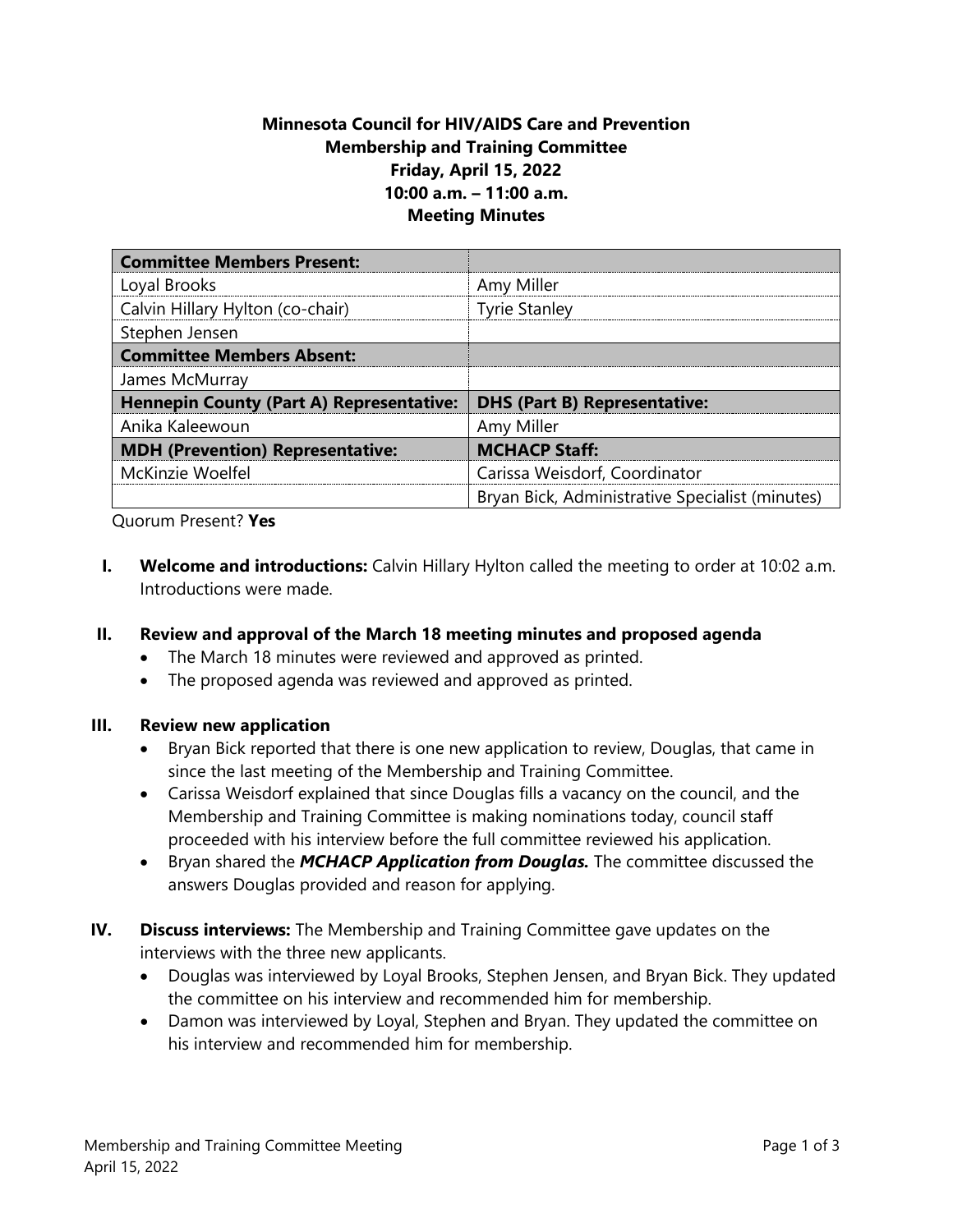- Gage was interviewed by Stephen Jensen, Amy Miller, Carissa Weisdorf and Bryan Bick. They updated the committee on their interview and recommended them for membership.
- Bryan shared the *MCHACP Membership Reflectiveness Grid.* Carissa reviewed current vacancies and illustrated how the three new candidates would fill them.
- Calvin Hillary Hylton asked for a motion to be made on recommending the slate of these three applicants to the council.
	- o **MOTION**: Loyal Brooks moved to pass the slate of the three candidates, Douglas, Damon, and Gage, to the full council for a vote for membership. The motion was seconded.
	- o **DISCUSSION**: There was no further discussion.
	- o **VOTE**: A voice vote was conducted, and the motion was approved by unanimous consent.

# **V. Review attendance**

- Bryan Bick displayed the *FY22 MCHACP Attendance Tracking and Council Standing* document and reviewed current attendance concerns.
- Bryan Bick explained that Julian Hines has missed two consecutive council meetings. Carissa Weisdorf mentioned that he has not yet completed the new member orientation.
- Bryan reminded the Membership and Training Committee that Julian should be contacted by a member of the committee and receive a warning letter from council staff.
- Calvin Hillary Hylton agreed to contact Julian. Bryan will mail the letter.

# **VI. Ad hoc committee for attendance policy recommendations**

- Calvin Hillary Hylton explained that the Executive Committee voted to establish an ad hoc committee to review and make recommendations on changes to the council attendance policy.
- Calvin stated that the Executive Committee is seeking three or four volunteers to make up membership of the ad hoc committee. The council members who have expressed interest are Jo Ann Vertetis, Larry McPherson, Calvin Hillary Hylton, and McKinzie Woelfel.
- Stephen Jensen recommended that the ad hoc committee members also attend the Membership and Training Committee meeting to gain a better understanding of the process the committee goes through when reviewing and addressing attendance issues.
- Calvin suggested since he and McKinzie Woelfel volunteered to serve on the committee, they could ensure this process is shared and understood by the ad hoc committee.

# **VII. Committee Co-Chair Election**

- Calvin Hillary Hylton asked if there are any new nominations for the open co-chair position of the Membership and Training Committee.
- No committee members expressed interest. Calvin stated that the committee will continue seeking another co-chair.

# **VIII. Unfinished business / New business**

Membership and Training Committee Meeting **Page 2 of 3** and 2 of 3 April 15, 2022